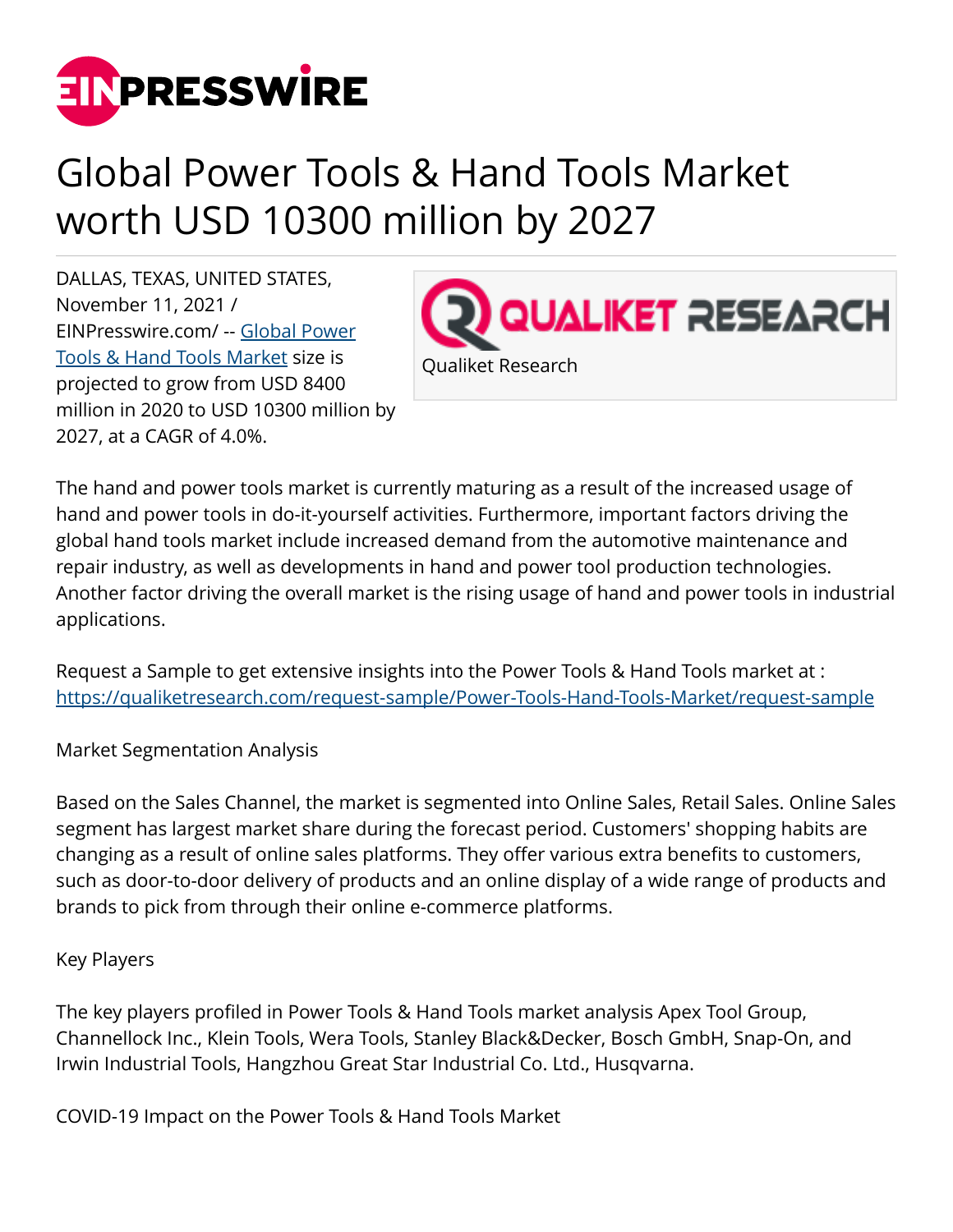The COVID19 pandemic has helped the Power Tools and Hand Tools business. The lockdown mandates imposed to restrict the spread of COVID 19 have given individuals a lot of spare time, pushing them to take on do-it-yourself (DIY) projects. In addition, stimulated production activities in the personal protective equipment sectors have boosted the expansion of the Power Tools & Hand Tools market.

Get your Customized Research Report: [https://qualiketresearch.com/request-sample/Power-](https://qualiketresearch.com/request-sample/Power-Tools-Hand-Tools-Market/ask-for-customization)[Tools-Hand-Tools-Market/ask-for-customization](https://qualiketresearch.com/request-sample/Power-Tools-Hand-Tools-Market/ask-for-customization)

## Regional Analysis

Based on Region, the market was studied across Americas, Asia-Pacific, and Europe, Middle East & Africa. Asia Pacific is expected to have the largest revenue share. Rapid industrialization and increased construction activity in countries such as India, China, Australia, and Japan Power tools and hand tools are widely employed in construction and industrial settings. Even governments in leading countries are taking steps to create infrastructure and construction plans, as well as to promote industrial development with an expanding number of industrial plants.

Market Segmentation

By Sales Channel • Online Sales • Retail Sales

By Region • North America • Latin America • Europe • Asia Pacific • Middle East & Africa

Buy this Report: [https://qualiketresearch.com/paymentgateway/Power-Tools-Hand-Tools-](https://qualiketresearch.com/paymentgateway/Power-Tools-Hand-Tools-Market/payment-gateway)[Market/payment-gateway](https://qualiketresearch.com/paymentgateway/Power-Tools-Hand-Tools-Market/payment-gateway)

## About Us

QualiKet Research is a leading Market Research and Competitive Intelligence partner helping leaders across the world to develop robust strategy and stay ahead for evolution by providing actionable insights about ever changing market scenario, competition and customers. QualiKet Research is dedicated to enhancing the ability of faster decision making by providing timely and scalable intelligence. We use different intelligence tools to come up with evidence that showcases the threats and opportunities which helps our clients outperform their competition.